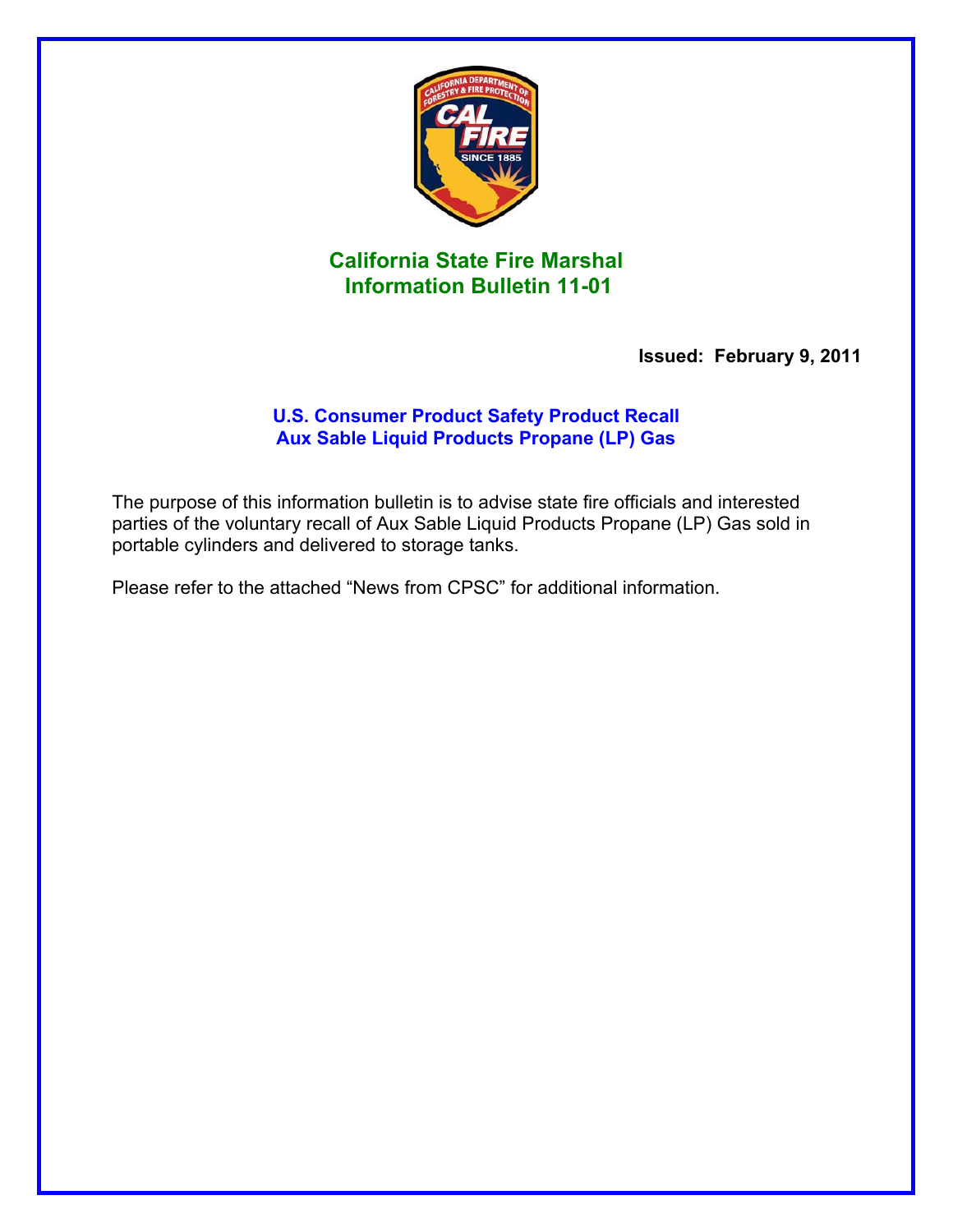## **News from CPSC**

**U.S. Consumer Product Safety Commission** 

**Office of Information and Public Affairs Washington, D.C. 20207** 

**For Immediate Release Firm's Recall Hotline: (866) 473-7612 January 20, 2011 CPSC Recall Hotline: (800) 638-2772 Release #11-102 CPSC Media Contact: (301) 504-7908** 

## **Aux Sable Liquid Products Recalls to Inspect Propane Gas; Can Pose Fire and Burn Hazards**

WASHINGTON, D.C. – The U.S. Consumer Product Safety Commission, in cooperation with the firm named below, today announced a voluntary recall of the following consumer product. It is illegal to resell or attempt to resell a recalled consumer product.

**Name of product:** Propane (LP) Gas sold in portable cylinders and delivered to storage tanks **Units:** About 700 rail cars

**Manufacturer:** Aux Sable Liquid Products, of Morris, Ill.

**Hazard:** Some of this propane does not have sufficient levels of the odorant that is added to propane to help alert consumers to a gas leak. Failure to detect leaking gas can present fire, explosion and thermal burn hazards to consumers.

**Incidents/Injuries**: None reported.

**Description:** This recall involves odorized propane gas delivered for storage tanks or sold in portable cylinders between February 25, 2010 and September 30, 2010. If the storage tank has been refilled or if the consumer has received additional propane since September 30, 2010, such propane is not included in this recall.

**Sold at:** Propane retailers in the following states: Connecticut, Delaware, Maine, Maryland, Massachusetts, New Hampshire, New Jersey, New York, North Carolina, Pennsylvania, Rhode Island, Tennessee, Vermont and Virginia from February 25, 2010 through September 30, 2010. **Manufactured in: United States** 

**Remedy:** Consumers in the affected states whose most recent propane gas purchase or delivery was between February 25, 2010 and September 30, 2010 should immediately contact Aux Sable to arrange for a free inspection. If there is insufficient odorant, additional odorized propane or a replacement portable propane cylinder will be provided free of charge.

**Consumer Contact:** For additional information, contact Aux Sable toll-free at (866) 473-7612 any time or visit the propane alert website at [www.PropaneGasAlert.com.](http://www.propanegasalert.com/)

State fire officials in some of the impacted states already issued notice to users in limited areas.

**NOTE**: Consumers should not attempt to test the propane gas themselves. In addition, if you smell even a faint odor of gas and suspect a gas leak:

\*Leave the house immediately.

\* Do not use your phone; Call your gas supplier or dial 911 for assistance from a neighbor's house.

\* Do not light a match.

- \* Do not turn on a light.
- \* Do not switch on anything electrical.